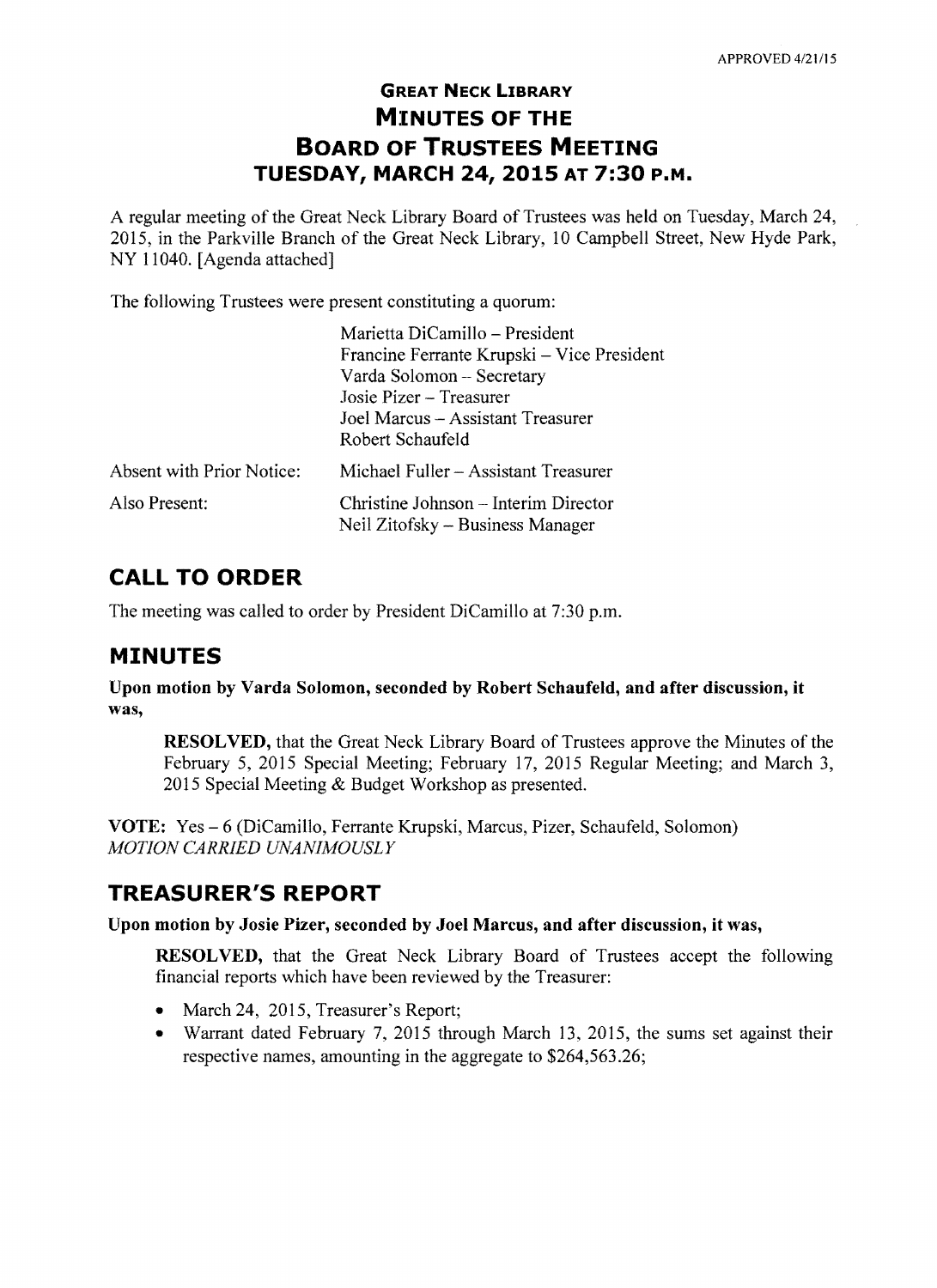• Payroll Warrants for pay dates February 5, 2015, and February 19 2015, which have been reviewed by the Treasurer, in the amounts of \$119,488.79 and \$120,089.17 respectively, for a total of \$239,577.96.

Trustee Solomon had a question concerning the unspent balance of \$215,500 for the Employee Benefits on page two of the Business Manager's Report that the numbers as presented did not add up. The Interim Director explained that the unspent balance of \$215,500 when added to the \$75,000 totals \$290,500, which is the amount that was budgeted for Unemployment Benefits.

VOTE: Yes - 6 (DiCamillo, Ferrante Krupski, Marcus, Pizer, Schaufeld, Solomon) *MOTION CARRIED UNANIMOUSLY* 

## **PAYROLL CHANGES**

### Upon motion by Josie Pizer, seconded by Robert Schaufeld, and after discussion, it was,

RESOLVED, that the Great Neck Library Board of Trustees accept the Payroll Changes of February 7 through March 13,2015 as presented, and which have been reviewed by the Finance Committee.

VOTE: Yes - 6 (DiCamillo, Fuller, Marcus, Pizer, Schaufeld, Solomon) *MOTION CARRIED UNANIMOUSLY* 

## **REPORTS**

### Branch Committee

Trustee Fuller who was not present at tonight's meeting wrote the following report which he asked Trustee Schaufeld to read on his behalf

The Branch Committee met on March 11 th at the Lakeville Branch. All members were present. The following issues were raised and discussed:

Lakeville - Overall the move was a smooth one and the new layout of the branch was very well received. The floating system of returns is very much a plus and the additional materials on the shelves is very much appreciated. The water and smell issues have been resolved but there are a few lingering maintenance issues that need to be attended to. Including hot water and a faucet issue in the bathroom and carpeting issues behind the circulation desk.

Parkville - After an extensive renovation which included the repainting and carpeting of the entire branch as well as the fixing the air conditioning unit, the library looks great. There are some minor lingering maintenance issues such as a broken water fountain and a potentially rotted floor beneath the tiles of the second restroom by the sink.

Also discussed was the possibility of adding additional hours for clerical workers and a children's librarian.

Station Branch - This branch has been serving as our main branch during the renovation and has some ongoing issues. A number of these involve the Landlord and we have instructed counsel to reach out and see what could be done. This list includes the water damage incurred as a result of the snow and rain, the fire alarm going off repeatedly in the elevator and the general appearance and condition of the lobby.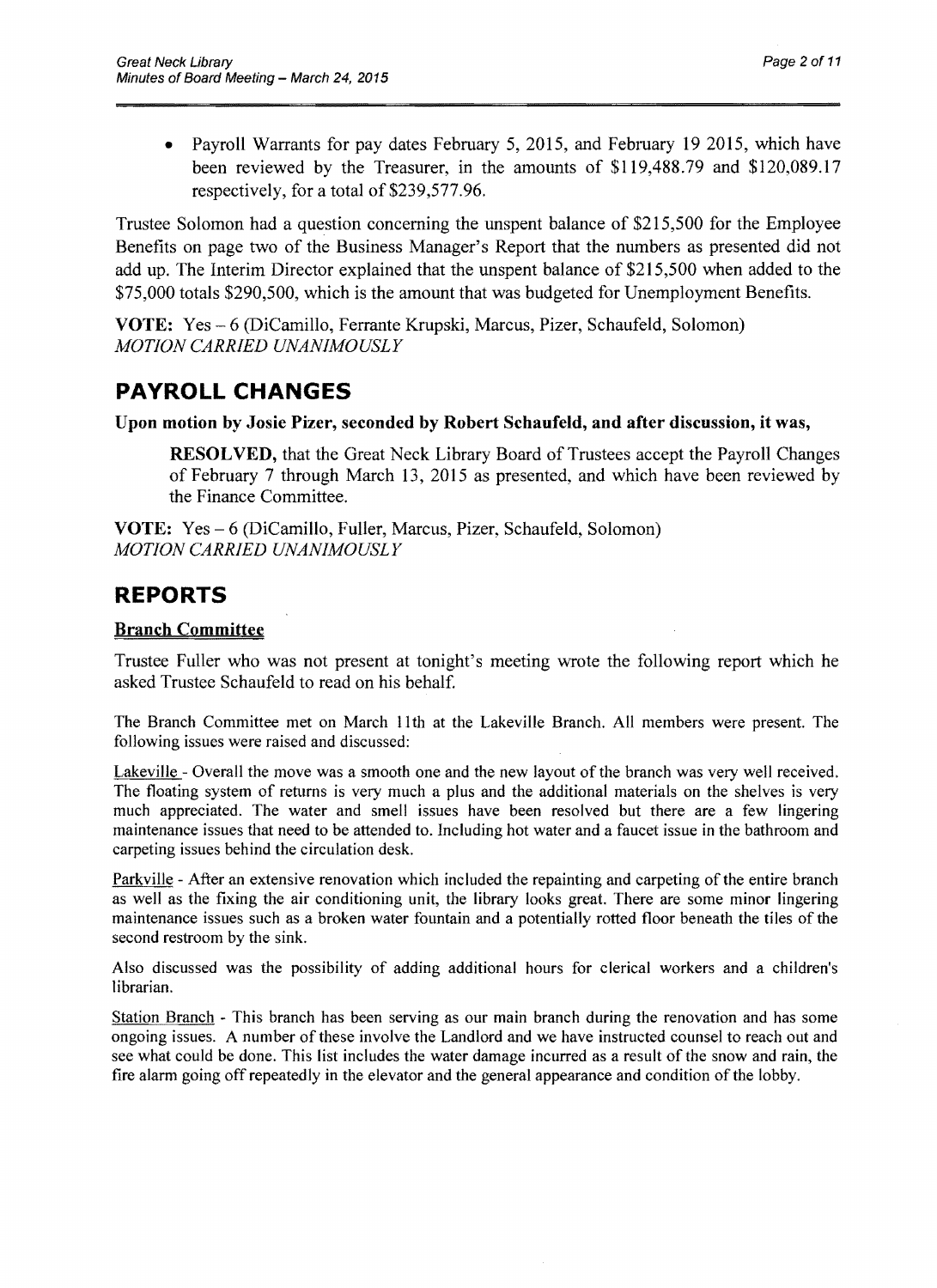As far as programming, each of the head librarians has submitted their monthly report and overall things are going well.

If any other members of the committee wish to point out anything I have omitted, please feel free to do so. [End of written report]

### **Building** Advisory Committee (BAC)

President DiCamillo provided an update on the building project. Servers have not yet been moved into the trailer. Verizon has almost completed its work. The asbestos abatement cannot be completed until the server is moved out of the Main Building. The Town of North Hempstead did not issue a decision for the permit at the Hearing last week but she was told that they would render a decision on April 1. The BAC met last week and reviewed some of the open items and the fact that the servers are not out of the main building is problematic. The Trustees were invited to take a look at the pictures of the demolition of the interior of the building which are on the Library's website via Flicker. The project is moving along but not at the pace that was anticipated.

Interim Director Chris Johnson informed the Board that the computers and telephones will be shut down system-wide while the servers are moved. Posters and press releases will be used to publicize this as soon as the date is known. She provided a copy of the first draft poster. During the shut-down, materials will be circulated using our offline module.

A member of the public suggested that there should be a special page on the Library's website when the website is down that says something like: "Sorry, we are out right now, please come back again!" so that people can see from their home. This was taken under advisement.

President DiCamillo asked that the Construction Team reports be included in the Board Packets.

*Public Comment: Marianna Wohlgemuth* 

#### BRIT

The Interim Director said that we have been in our new location for a few months now and the book collection is being analyzed to see what is working and what is not working. An example is the Romance Collection has been cut back at the Lakeville Branch as there were complaints of too many romance books. These are now replaced with a collection of paperbacks at the public's requests.

Also, we have stopped floating the Express Books at the request of the Parkville Branch patrons. We are making adjustments based on the needs of the public. We are also working on creating more space in the back room area in Technical Services at the Parkville Branch for storage, and also taking a look at the space at Station to see how things can be better laid out.

The next meeting of the Construction Team is tomorrow morning at 10:30 a.m. in the Main Building.

#### **Grants**

Ms. Johnson reported that 11 other libraries and the Nassau Library System have applied for the NYS Public Libraries Construction Grant. LIPA grants are being handled by VRD, Calgi and KG&D initially to identify rebates for which we qualify. The BAC will have the opportunity to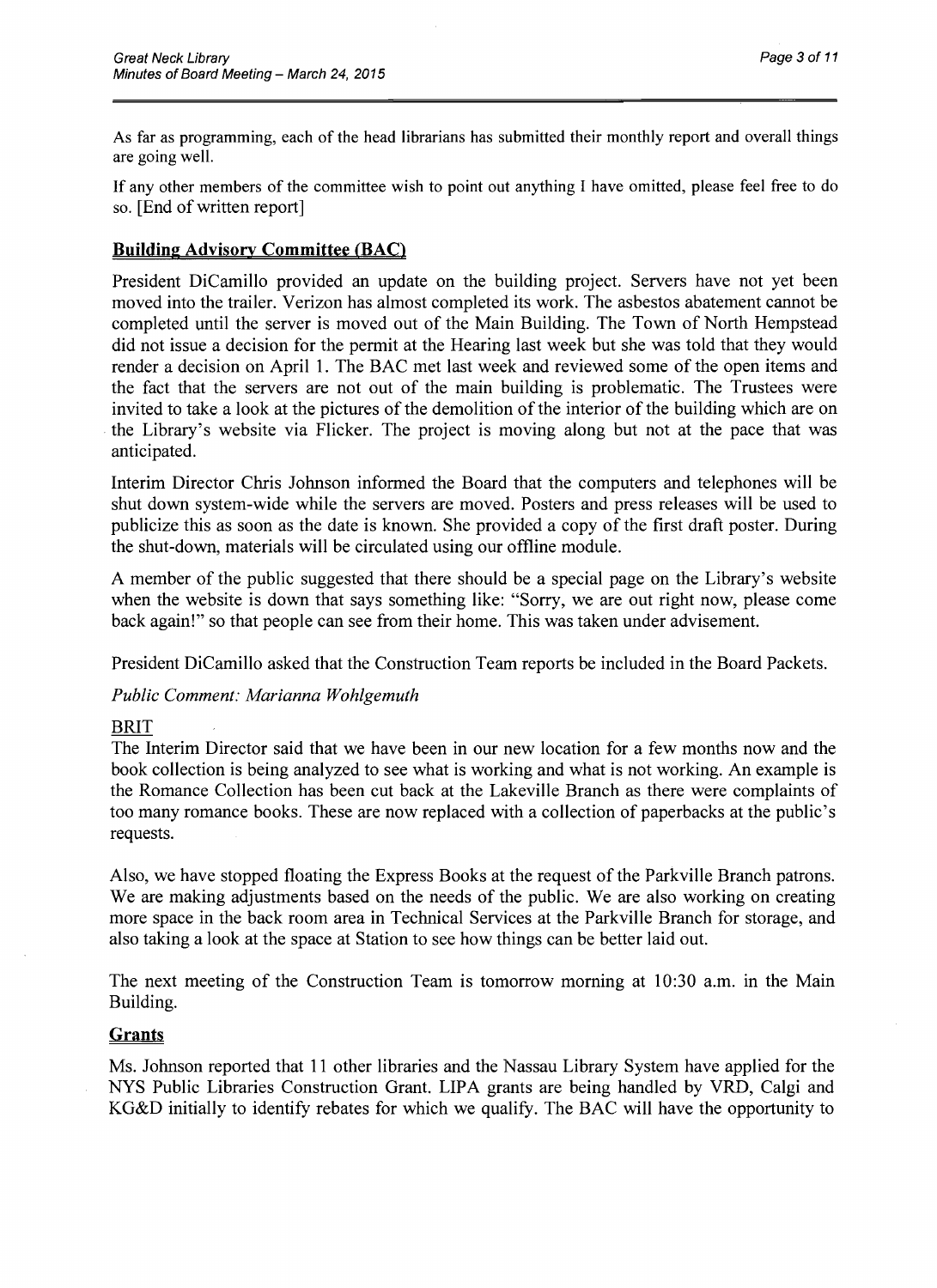have a discussion if the lighting chosen for the building does not qualify for rebates. Committee member Don Dillon had recommended that the information be gathered in a timely fashion to allow for specification changes to the documents in order to take advantage of the rebates. There is a list of all the qualifying types of lights. There is also the possibility that we may receive HVAC rebates.

### **Director Search Committee**

Trustee Ferrante Krupski reported that the committee met on March  $16<sup>th</sup>$  to review interview questions for the first round of interviews. The committee put together approximately 20 questions. So far, two applications have been received from ProLibra. The first candidate will be interviewed on Thursday, March  $26<sup>th</sup>$  followed by the second candidate on Monday, March  $30<sup>th</sup>$ .

### **Policy Committee**

Trustee Marcus reported that the Policy Committee met last night. Policies for Finance and E-Commerce are still pending. The use of scanners and copy machines was discussed. It was agreed not to limit use of the public scanners and copy machines until after a study of their usage is done. Staff member Justin Crossfox would like a policy to be developed for the use and loan of video games. President DiCamillo said that it first has to go to the Website/Technology Committee if the Board decides to purchase.

### **Programming Committee**

Committee Chair Varda Solomon reported that she initially met with staff to review issues that might be of interest at the first committee meeting on April 1<sup>st</sup>. She also reported that the Gail Sheehy program this past Sunday at the Temple was very well attended by Great Neck residents. Staff member Margery Chodosch coordinated the program and Trustee Solomon said she did an excellent job.

### **Website/Technology Committee**

Trustee Schaufeld, chair of the newly-formed committee, informed the Board that the first meeting scheduled for tomorrow night (March  $25<sup>th</sup>$ ) had to be cancelled and another will be scheduled. The new date was subsequently set for April 22. He has also received the computer inventory list as was requested.

### **Staff Reports**

Trustees would like to see some changes in the format of the Circulation Statistics. They would like to see how the closing of the Main Library impacts on the circulation figures of the branches utilizing an analysis so numbers can be manipulated to get percentages.

The Interim Director stated that the current format is needed for the New York State reporting.

Trustee Schaufeld inquired if the system can analyze which card holder uses which branch to which Ms Johnson replied that Decision Center Reporter has the ability to provide statistics based on zip codes.

There was a brief discussion on the use of the scanners.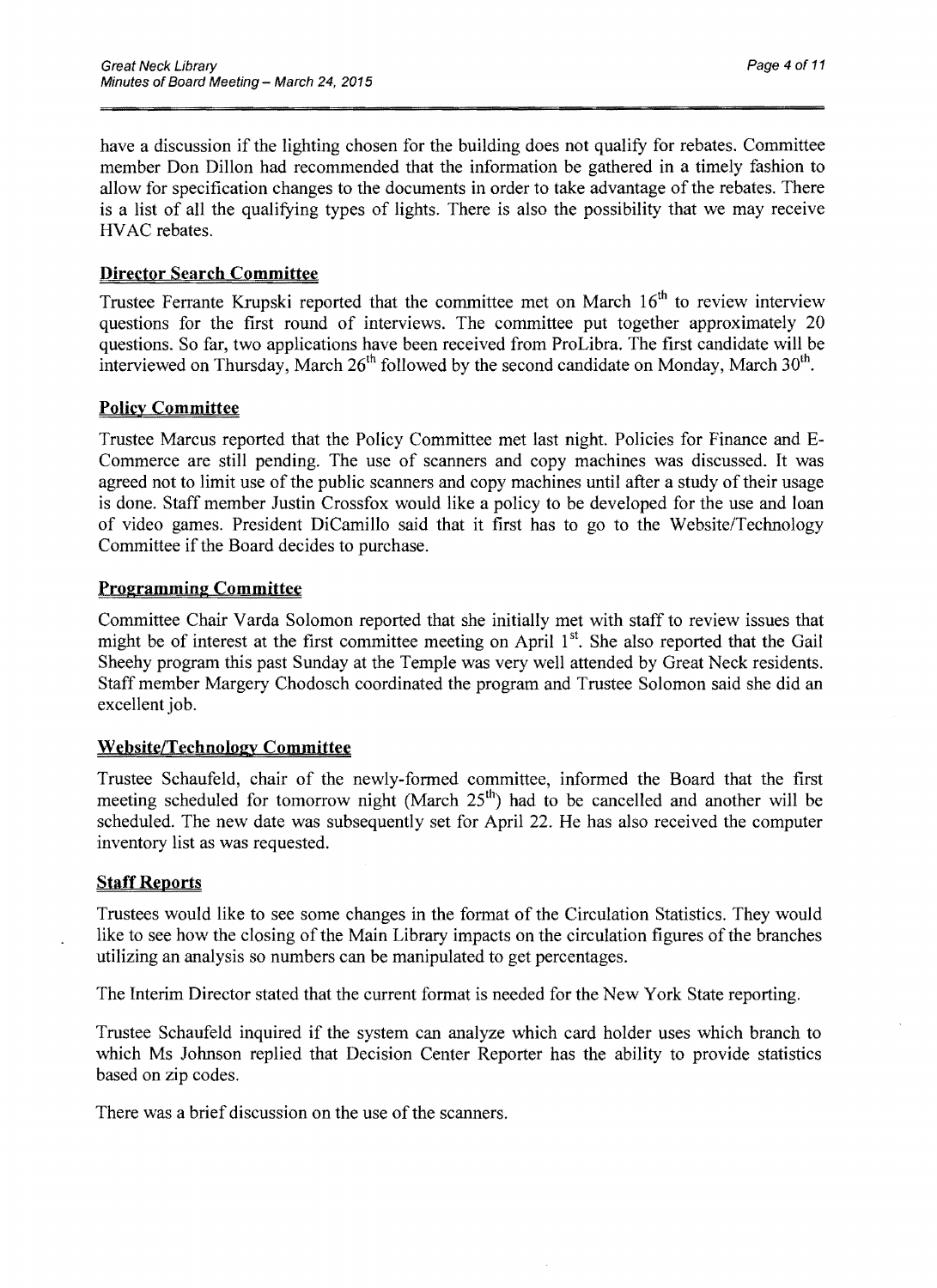President DiCamillo inquired if proposals have yet been received for L I. Link as a member of the public is very interested in the Library pursuing the purchase of it. She also asked if anyone had seen the link to the video in the email from the Interim Director of a Levels person using *green screen* and doing a weather report. The sun was played by Max Cruz. It was such a great job and she enjoyed it very much.

Trustee Pizer commented that the films at the branches as well as book clubs are not well attended and she asked Trustee Solomon who chairs the Programming Committee to take a look at that.

President DiCamillo concluded by requesting a full break-out of statistics for Levels attendance at the Saddle Rock Elementary School and Station Branch. The Interim Director said she had asked Ethan Mann, Director of Levels, to provide this information.

Justin Crossfox' Report on Video Games was referred to the Website/Technology Committee for evaluation to see how it will perform in our current infra-structure.

Trustee Pizer stated that Jonathan Aubrey's report on the Webinar on Digital Media Labs (DMLs) has some interesting things and should be thought about for implementation in the Great Neck Library. Ms. Johnson also added that staff members Cindy Simeti, Chris Bauman, Irina Zaionts, Janet Fine and Shuqian Zhang are on the committee. Levels is currently working on gathering all the technology requirements for the new Levels after renovation and prioritizing them and identifying specific lighting and videos.

#### **Interim Director's Report**

Text of written report below:

Trailer Update – On Thursday, March 12, the approved amendments to the permits for the change in Trailer Locations were received from the Town of North Hempstead. As I write this report, the Server Trailer is still waiting for Verizon to complete the network/fiber optic connections before the Library's Computer and Telephone Servers can be moved out of the Main building and into the trailer. The electrical is working, there is heat, the toilet facility is functional, and all of the furniture and supplies for the computer and maintenance staff have been moved into the trailer. JHACs electrical has completed all of its work, i.e., installation of the pole, running of the electrical conduit along the curb from the pole to the Server trailer, and the mounting of the board and mast that Verizon needs in order to finish its connections. On Friday, March 20, we were given a guarantee of completion by Verizon no later than Monday, April 6. Verizon crews have been on-site and working both on Friday and again today, so hopefully, the work will be completed prior to the promised deadline.

As the actual move of the server will leave us without any network for a period of up to one week, Janet Fine has been working with Debbie Feldman and Cindy Simeti in Programming to prepare a communications campaign to advise patrons of the upcoming outage. In addition, all Staff have been trained on how to use Off-Line Circ so that materials can continue to circulate. Computer Staff are prepping the library's 12 laptops for distribution among staff and patrons while the rest of our equipment is down.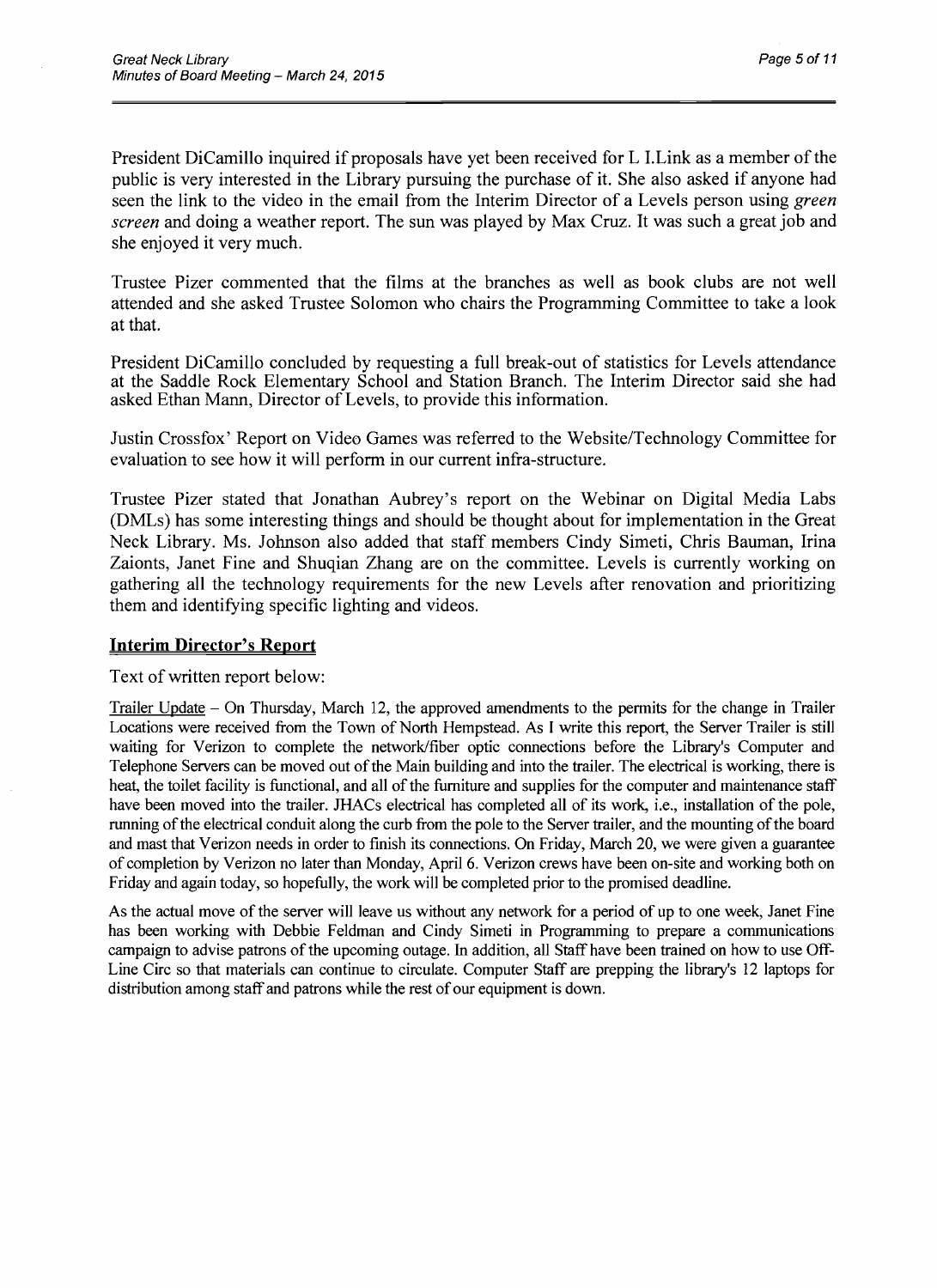Construction Update – On Wednesday, March 18, I, along with Russ Davidson from KG&D, Dominick Calgi from Calgi Construction, Robert Eschbacher of VRB (the firm who completed our original and the newly revised Parking Study), our attorneys, Lisa Cairo and Charlie Segal from Jaspan Schlesinger, and the following Trustees: Michael Fuller, Joel Marcus, Josie Pizer and Robert Schaufeld, all attended the scheduled Board of Zoning Appeals hearing at the Town of North Hempstead. Lisa, Russ and Robert Eschbacher presented the library plans and explained that the plans do not increase the overall building footprint, and no changes are being made to the existing parking. Therefore, we are simply asking for a continuation of our existing parking variance. Russ further explained in response to questions from the BZA that the new plan, as is the standard for library use now, replaces some stack areas with seating areas.

The new parking estimates prepared by VHB, based on the requirements of the Town must assume that every area will be fully populated at the same time, *i.e.*, a full community room, full Levels, full Children's, full staff, etc. As we know, this would never be the case as our use of the building is staggered. However, using these requirements, our need for parking actually increases over the previous expansion plan for which the library had last received a variance. Also part ofthe hearing process was the notification of neighbors within a certain radius. In response to this letter, Dr. Ada Berkowitz, a resident on Beach Road attended the hearing. She clearly stated to the BZA that her only opposition would be if the building were being expanded. She is not opposed to the internal renovation that was approved by the public via referendum. When she read the letter, she thought that the Library was requesting the additional parking and therefore, thought perhaps that the plans had been altered. She confirmed her nonopposition on the sign-in log as well as verbally to me following the hearing.

As we now all know, the BZA reserved decision. Charlie Segal had hoped that we would have an answer later that same day, or the next. But, as of today, Monday, March 23, we do not have a formal response from the BZA.

As was reported at the March 19 BAC meeting, additional asbestos abatement work totaling approximately \$70,000 is needed to finish fully abating the floors and pipe elbows in areas that were not exposed during the original survey.

Technical Services Attached is the Materials Processing Report for the month of February. An additional 323 items were discarded this month. We have now been in our new locations for four months. This is enough time for us to evaluate and adjust some holdings policies to better serve our public. Ruth Klement, our Branch Head at Lakeville, has requested, based on feedback from Lakeville patrons, that we reduce the Romance collection that was transferred there from Main and instead, add a variety of paperbacks. This project is in process now. We have created a weeding list for the Romances based on circulation statistics. At the same time, our paperback selector, Barbara Buckley is creating a balanced collection of new Mass market paperbacks of all genres to supplement the offerings at Lakeville.

Another decision that was made based on feedback from Parkville patrons, and Staff, is to no longer float the Express Collections. This means that once an Express book is checked-in, it gets returned to its home location. While Main is closed, we are purchasing one Express copy of each high-demand title for each of the branch locations. All of Main's Express copies were converted into Lakeville copies. Once Main re-opens, we will reevaluate this decision once again.

Programming - As evidenced by the report provided by Debbie Feldman, a wider selection of Programs is being offered during the months of April through June. Thanks again to our community partners, Temple Emanuel, Temple Israel, Temple Beth-El and the Village of Saddle Rock, we are able to provide more offerings than we could using our two small spaces at Station and Parkville. The Atria Cuttermill is also interested in hosting programs for us. At the Bryant Library in Roslyn, there is an active partnership between the library and the Atria. We are speaking with Bryant to get feedback on their partnership with the Atria.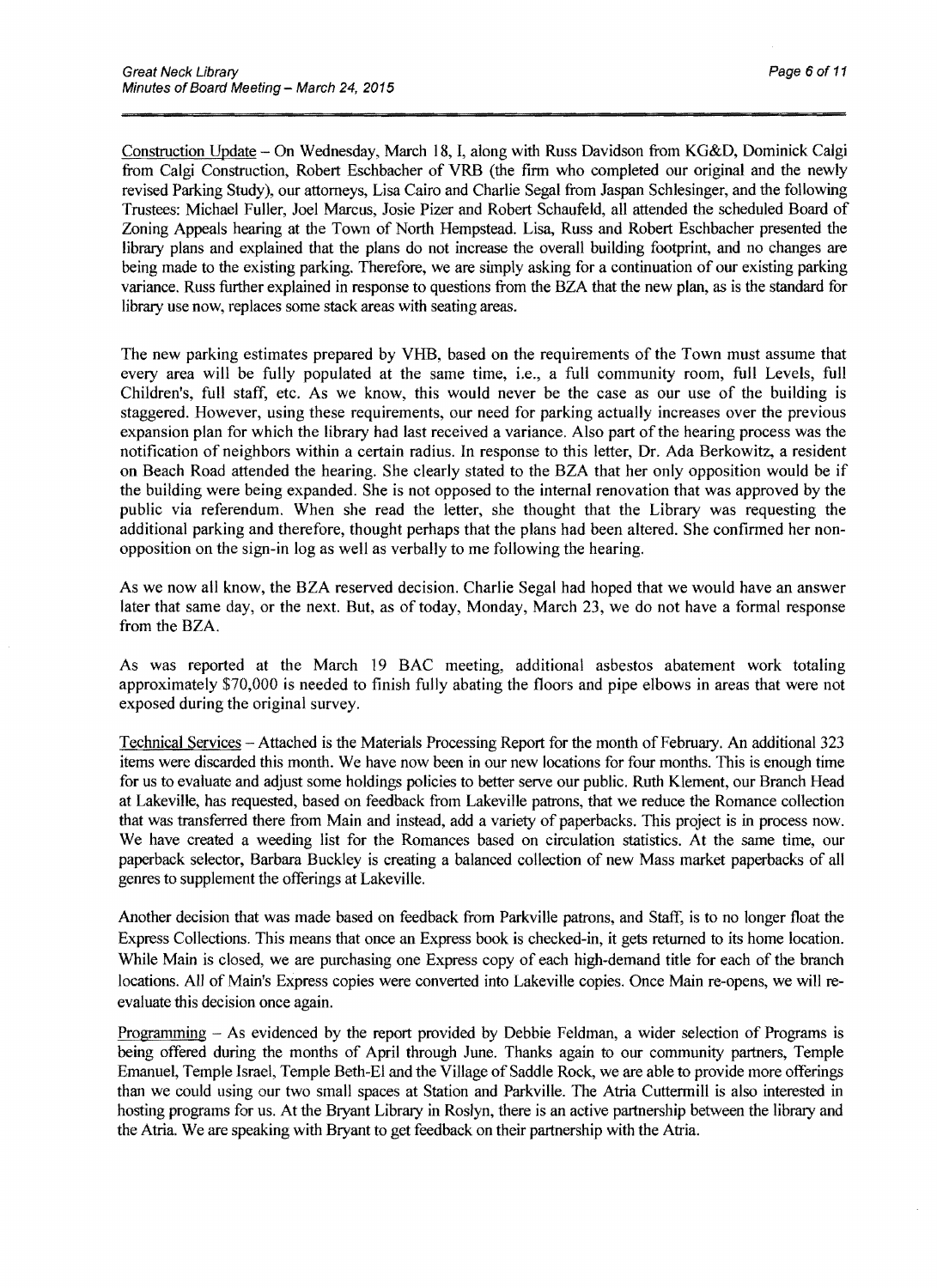Last week, Janet Fine, Shuqian Zhang, our webmaster, and Cindy Simeti, our graphic designer all met to discuss the process of moving our newsletter from print to an interactive online format. The first step is to broaden our email database to include all residents who would prefer to receive the newsletter via email. We are starting with a brief announcement in the April newsletter. I provided a copy of this text as an attachment. The link on our website has already been updated to reflect this upcoming service change and Shuqian updated the form to collect all of the identification details that we will need both to begin sending the newsletter electronically to patrons and to remove that patron's address from our print mailing list. I presume that this process will be discussed at greater length in our upcoming Programming Committee meeting.

Bookdrops – The Great Neck Park District is open to allowing the library to place a book drop on its property as a service to our patrons in the north-end. Charlie, Janet and I will be meeting with Peter Renick sometime next week to walk the property and identify a location that is both amenable to the Park District and accessible both for patrons to drop off and for maintenance staff to empty the drop.

Staff - I am happy to report that we have identified two strong external candidates to fill both the Administrative Assistant and Senior Librarian - Tech Services positions. While I am not anxious to see Marjorie leave us, it is comforting to know that under her tutelage, we have found a pleasant and competent replacement. Similarly for the Tech Services position, our new hire brings over ten years of cataloging experience at the Queens library, along with strong Reference skills from working both at Queens and at SUNY Old Westbury. I am delighted to have her on-board with us.

Technology - In your packets is information for MediaSurfer, a kiosk offered through TechLogic that allows the easy circulation of iPads. The rep provided two brief video testimonials from public library customers: https://vimeo.com/118724310 and https://vimeo.com/101015999.

Another product that the library may wish to consider purchasing are the Kids iPad Kiosks for in-library use. Many libraries in Nassau County are already successfully using these stands. See http://aridanbooks.com/crayon-kiosk-ipad-stand-case-holder/

# **OLD BUSINESS**

## Amendment to Procedures for Approval for Construction Contracts (Change Orders)

#### Upon motion by Joel Marcus and seconded by Josie Pizer, and after discussion, it was,

RESOLVED, that the Great Neck Library Board of Trustees amend the resolution for the Procedures for Approval for Construction Contracts approved on May 20, 2014 as follows:

Any proposed Change Orders for any amount of money will be forwarded by email to the Board of Trustees. Change Orders can be put into action upon receipt of approval by four (4) Trustees, two (2) of whom must be Finance Committee Members. All Change Orders must be discussed and ratified publicly at the next scheduled Board Meeting by the Board of Trustees.

The Interim Director or Director, Interim Assistant Director or Assistant Director, Business Manager, and Head of Maintenance, and the Owner's Representative (Calgi) will attend the weekly project meetings and update the Chairperson of the Building Advisory Committee on a weekly basis.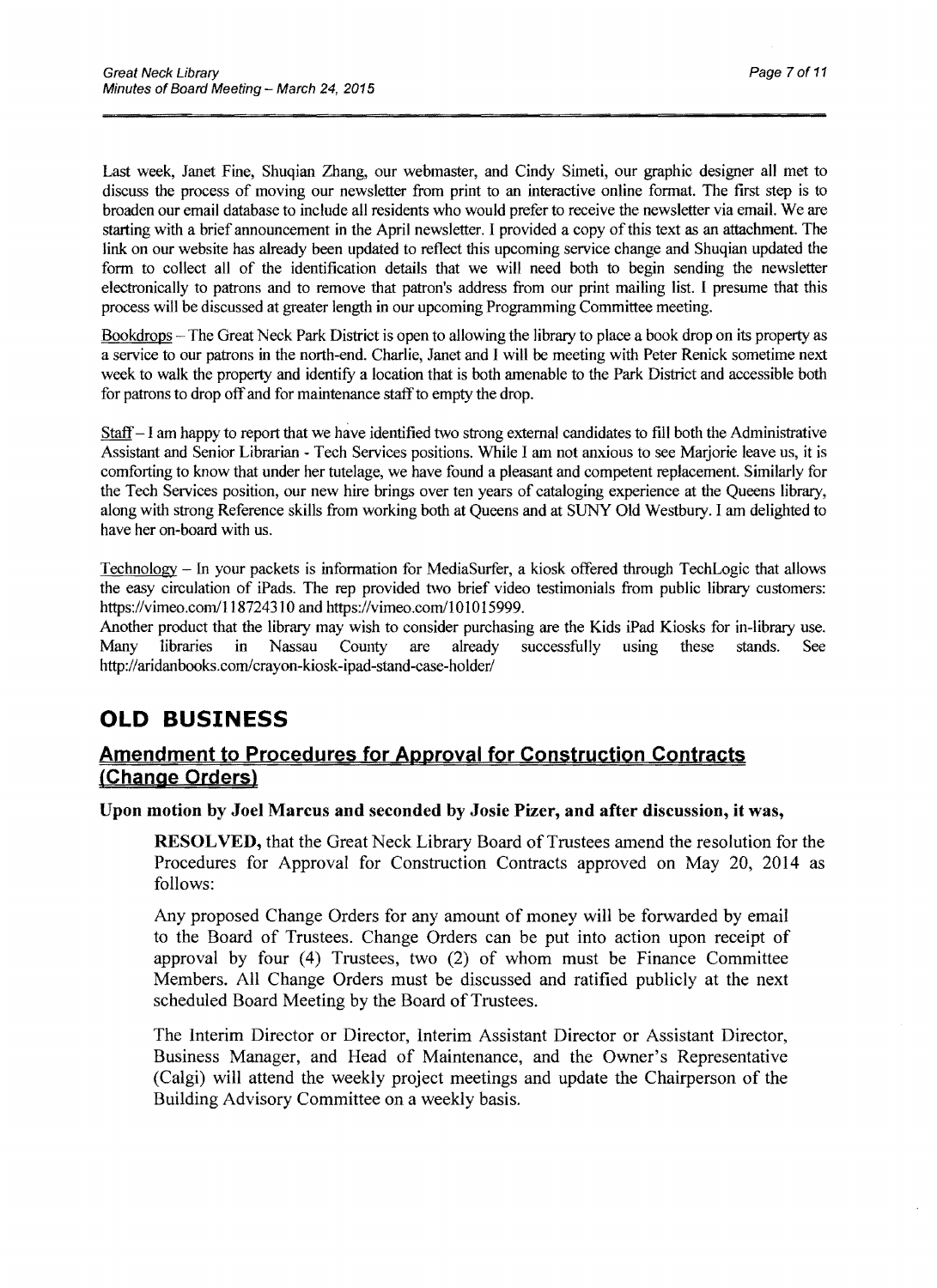### *After discussion the above resolution was amended as follows:*

#### Upon motion by Josie Pizer and seconded by Joel Marcus, and after discussion, it was,

RESOLVED, that the Great Neck Library Board of Trustees amend the resolution for the Procedures for Approval for Construction Contracts approved on May 20, 2014 as follows:

Any construction-related Change Orders proposed by the Construction Committee for any amount of money will be forwarded by email to the Board of Trustees. Change Orders can be put into action upon receipt of approval by five (5) Trustees. All Change Orders must be discussed and ratified publicly at the next scheduled Board Meeting by the Board of Trustees.

The Construction Committee, consisting of the Interim Director or Director, Interim Assistant Director or Assistant Director, Business Manager, and Head of Maintenance, and the Owner's Representative (Calgi), will attend the weekly project meetings and update the Chairperson of the Building Advisory Committee

*Public Comment: Marianna Wohlgemuth, Maxine Marcus* 

VOTE: Yes - 6 (DiCamillo, Ferrante Krupski, Marcus, Pizer, Schaufeld, Solomon) *MOTION CARRIED UNANIMOUSLY* 

## **NEW BUSINESS**

#### Nominating Committee Vacancy

Secretary Varda Solomon informed the Trustees that Nora Choi-Lee resigned from the Nominating Committee. The committee will be interviewing candidates and will make a recommendation to the Board for the April 21, 2015 Board Meeting.

President DiCamillo stated that since the Board has already appointed two persons to the Nominating Committee, she feels it is best for the Nominating Committee to make the recommendation for a replacement for the full three-year term.

#### Administrative Assistant & Secretary to Board of Trustees

Upon motion by Francine Ferrante Krupski and seconded by Varda Solomon, and after discussion, it was,

RESOLVED, that the Great Neck Library Board of Trustees approve the hiring of Holly Coscetta to the position of Administrative Assistant to the Library Director effective April 13, 2015, at an annual salary of \$52,000, and attached job descriptions for the position;

and further,

I move that the Great Neck Library Board of Trustees approve the hiring of Holly Coscetta to the position of Secretary to the Board of Trustees for the purpose of Minutes preparation and other duties that may be deemed appropriate at a monthly stipend of \$250 to commence in April 2015.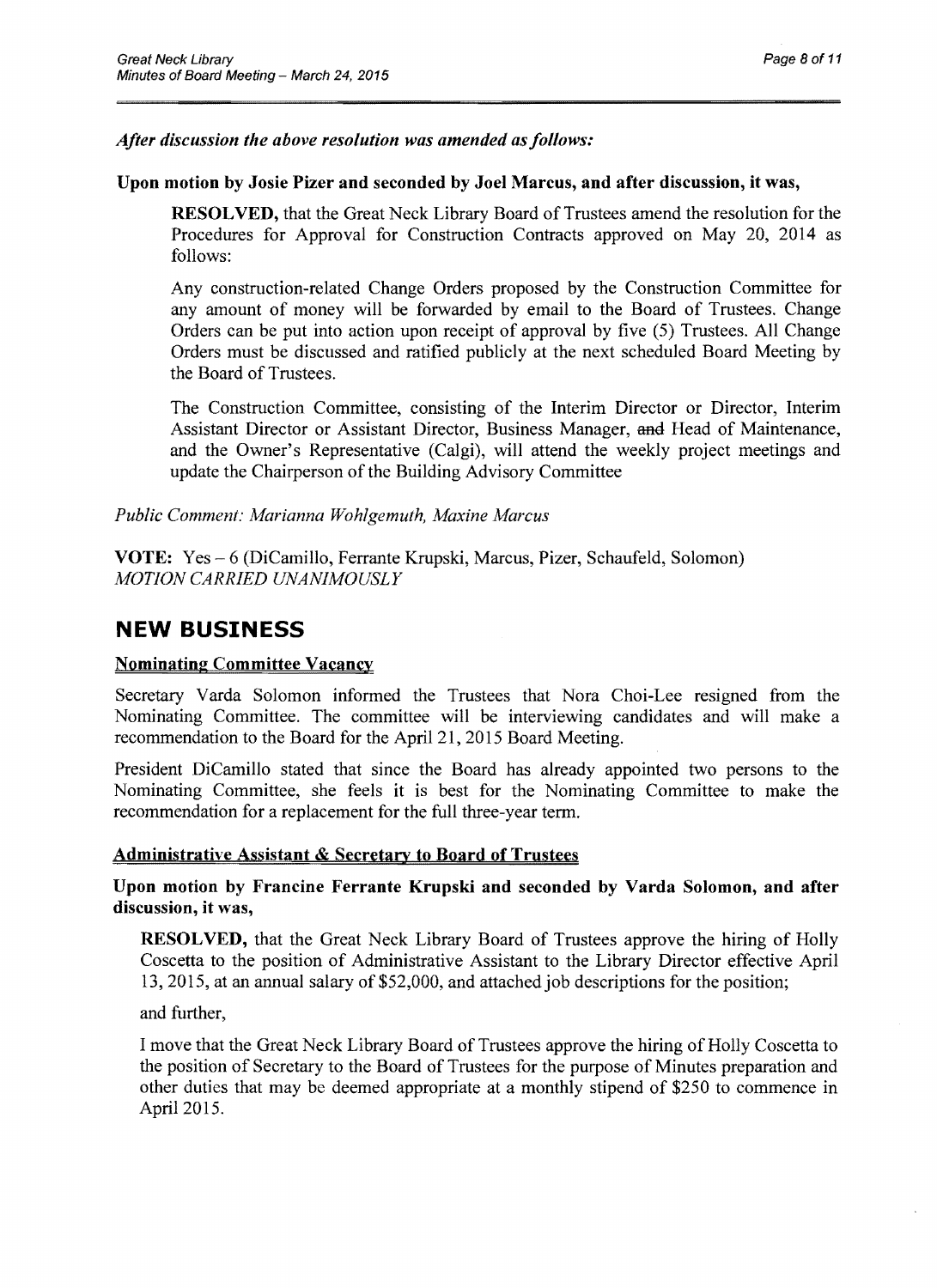VOTE: Yes - 6 (DiCamillo, Ferrante Krupski, Marcus, Pizer, Schaufeld, Solomon) *MOTION CARRIED UNANIMOUSLY* 

#### Junior Accountant - Business Office

#### Upon motion by Joel Marcus and seconded by Varda Solomon, and after discussion, it was,

RESOLVED, that the Great Neck Library Board of Trustees approve the hiring of Li Wen Lee to the position of Junior Accountant effective March 25, 2015, at an annual salary of \$39,000, and attached job description for the position.

VOTE: Yes – 6 (DiCamillo, Ferrante Krupski, Marcus, Pizer, Schaufeld, Solomon) *MOTION CARRIED UNANIMOUSLY* 

### Collateral Agreement with HSBC

Upon motion by Varda Solomon and seconded by Robert Schaufeld, and after discussion, it was,

RESOLVED, that the Great Neck Library Board of Trustees authorize the execution of a new Third Party Custodian Agreement with HSBC Bank USA.

Mr. Zitofsky explained that the Great Neck Library had a three-party Custodian Agreement (Collateral Agreement) up to now through HSBC with Chase Bank. This protects the Library's holdings over and above the FDIC \$250,000 limit. Chase Bank is getting out of the custodian business. We were informed by HSBC that the Bank of New York will replace Chase as Custodian for their Collateral Agreements .. The same terms and conditions will apply.

VOTE: Yes – 6 (DiCamillo, Ferrante Krupski, Marcus, Pizer, Schaufeld, Solomon) *MOTION CARRIED UNANIMOUSLY* 

#### Acceptance of Donation to Levels

### Upon motion by Robert Schaufeld and seconded by Francine Ferrante Krupski, and after discussion, it was,

RESOLVED, that the Great Neck Library Board of Trustees accept a donation of \$2,095.07 raised through the generous efforts of Dana Levinson, a Levels alumna, and Stacey Weingarten at the "Closing the Gap" concert at Joe's Pub on Monday, February 16, 2015 to the "Gifts - Levels Fund" in the Restricted Gift Fund.

Interim Director provided some background information for this donation. Dana Levinson and Stacey Weingarten write original musicals and, as a fundraising opportunity, they gathered people that they know in the Broadway community and put together a very nice musical evening at Joe's Pub to honor Jackie Hoffman, a famous Levels alumna. Levels is the recipient of the net proceeds.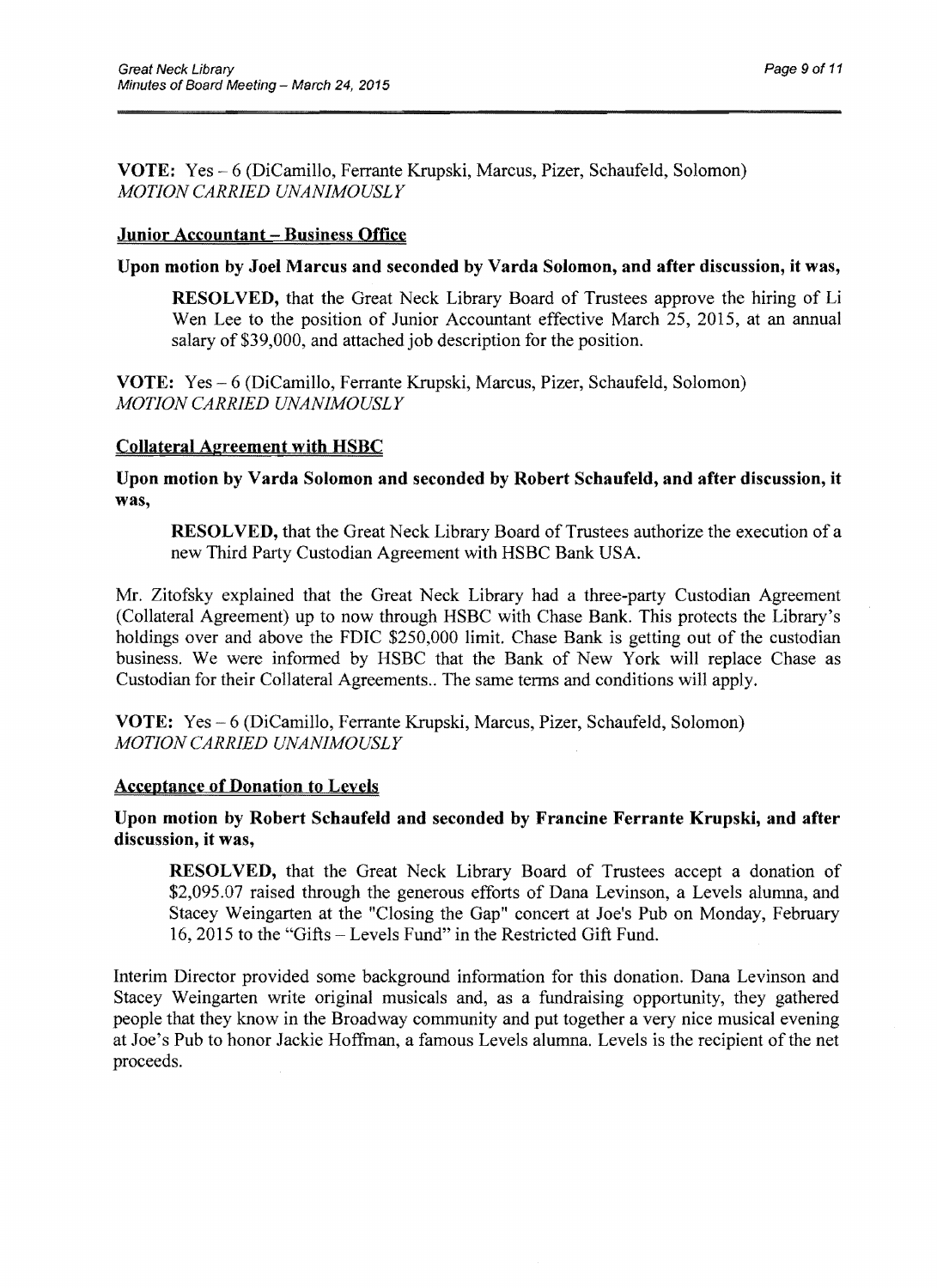President DiCamillo formally thanked Ms. Levinson and Ms. Weingarten on behalf of the Board and asked that a letter be sent thanking them for their efforts in behalf of the Levels program and to confirm to them that their donation is designated to the Levels program.

It was also noted that the Library will be receiving a check for \$8,678 from the funds collected by the Kickstarter Fundraising Campaign for Levels. This will be formally accepted at the next Board meeting.

VOTE: Yes - 6 (DiCamillo, Ferrante Krupski, Marcus, Pizer, Schaufeld, Solomon) *MOTION CARRIED UNANIMOUSLY* 

### Change Order for Additional Asbestos Abatement

Upon motion by Francine Ferrante Krupski and seconded by Yarda Solomon, and after discussion, it was,

RESOLVED, that the Great Neck Library Board of Trustees approve the Change Order Requests numbers 2 through 5, in accordance with Procedures for Approval for Construction Contracts approved by the Great Neck Library Board of Trustees on May 20, 2014, and amended on March 24, 2015, for additional asbestos abatement work as submitted by VRD and which have been reviewed by Insight Environmental, Inc., not to exceed \$71,000; such funds to be taken from the Contingency line of the construction budget.

President DiCamillo reported that the proposals were reviewed by the professionals on the BAC and three of them responded to move forward and get the paperwork in order.

*Public Comment: Marianna Wohlgemuth* 

VOTE: Yes - 6 (DiCamillo, Ferrante Krupski, Marcus, Pizer, Schaufeld, Solomon) *MOTION CARRIED UNANIMOUSLY* 

### MediaSurfer

Ms. Johnson explained that the iPad self-cheek-out kiosk, which is a self-contained circulation system, can hold between 8-16 iPad tablets. The machine will clear the IPads when returned by patrons. She was referred to public library customers who were happy with them. They are American made and the company feels that they can provide better technical support. She is not making a purchase but a recommendation to the Board. This was referred to the Website/Technology Committee

#### AmazonSmile

The Interim Director reporting on research she did on AmazonSmile stated that with every purchase at Amazon, one has the opportunity to designate a percentage to a charity. The organization must be fully registered to receive funds from AmazonSmile. It requires a policy decision. She has had staff members asked her why not use this opportunity for the Great Neck Library. She also received an email from a customer over the holidays also asking if Great Neck Library could be a designated charity for receiving such funds. The information was forwarded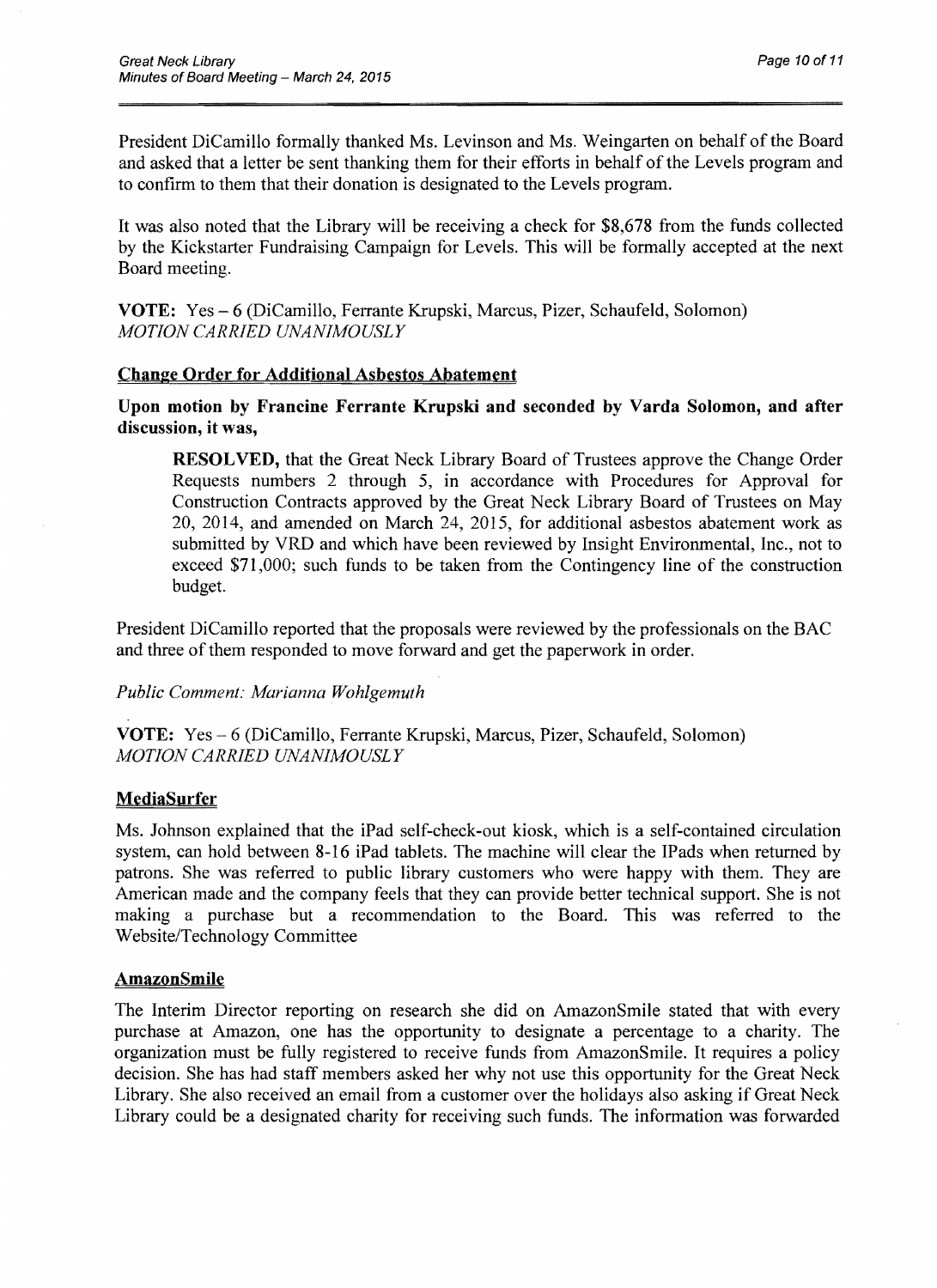to Attorney Peter Fishbein and he did not see any legal issues with it except this would require the electronic transfer of funds.

President DiCamillo referred this to the Finance Committee and then to Website/Technology Committee.

*Patron Comment: Maxine Marcus* 

*The item below was added to agenda:* 

### **100 Celebration of the Great Neck Chamber of Commerce**

The Board authorized Trustee Ferrante Krupski and Interim Director Johnson to attend the Great Neck Chamber of Commerce event on April 30 at \$100 per person at Leonard's of Great Neck. The funds will come from the Meetings  $&$  Conferences line of the budget.

## **CORRESPONDENCE**

An email dated March 19,2015, from Assemblywoman Michelle Schimel in response to a letter from Secretary Varda Solomon is attached.

# **DATE OF NEXT MEETING**

Budget Hearing  $&$  Adoption – April 14, 2015 at Parkville Branch.

## **ADJOURNMENT**

The meeting was adjourned at 9:20 p.m. on motion by Joel Marcus and seconded by Josie Pizer.

Respectfully submitted,

Varda Solomon Secretary, Board of Trustees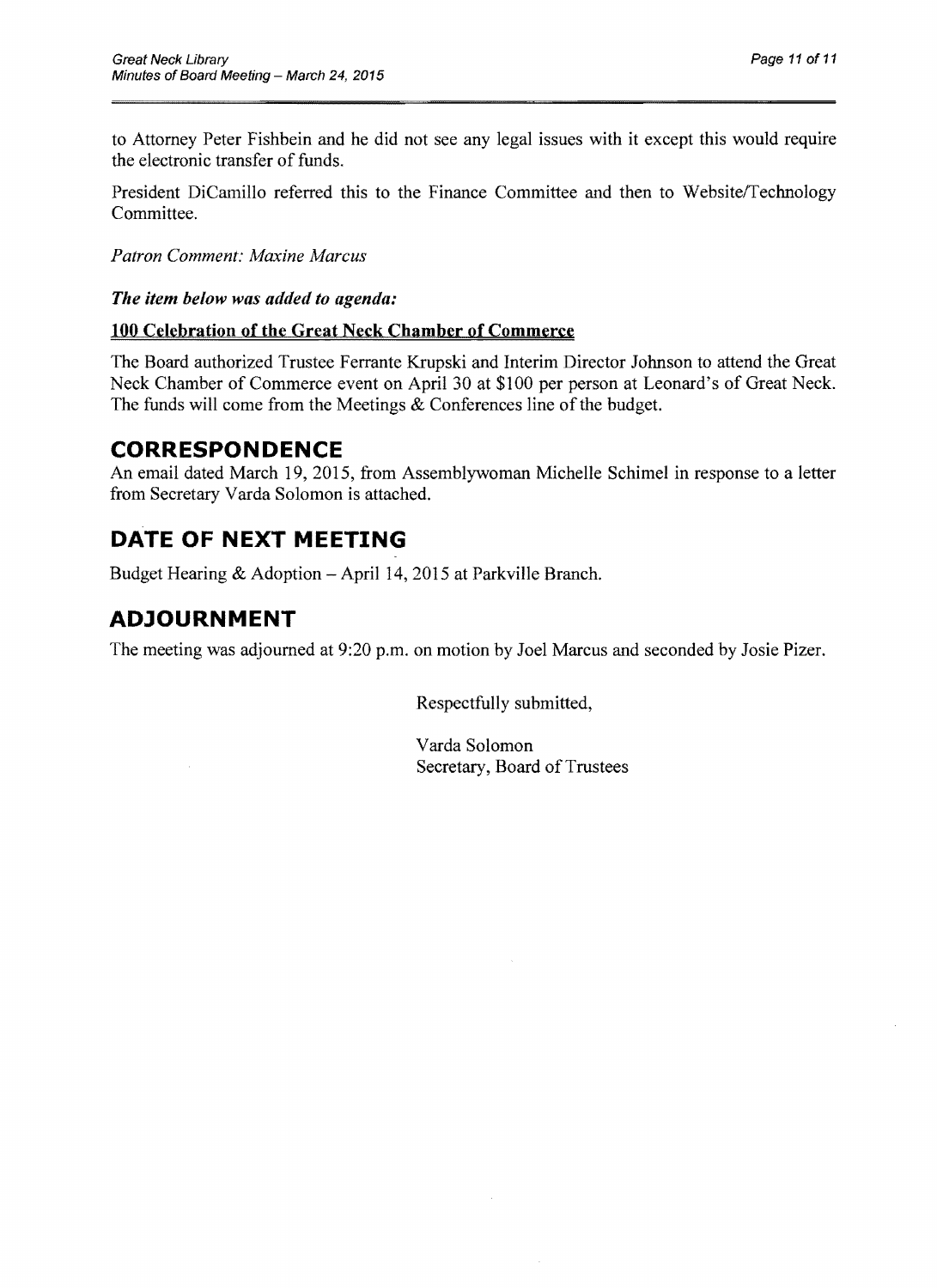### Great Neck Library **BOARD OF TRUSTEES MEETING**

#### **PARKVillE BRANCH LIBRARY**

10 Campbell Street, New Hyde Park, NY 11040

## **Tuesday, March 24, 2015 - 7:30 p.m.**

# **AGEN DA (Rev. 3/24/15)**

**Please Note:** Members of the public may speak on any action item under consideration by the Board in Public Session, **after full discussion of the Board members** and prior to any vote. **Please wait until the President recognizes you for discussion. Please turn off cell phones or place in silent mode.** 

#### **CALL TO ORDER**

#### **APPROVAL OF MINUTES**

February 5,2015 Special Meeting February 17, 2015 Regular Meeting March 3. 2015 Special Meeting & Budget Workshop

#### **TREASURER/BUSINESS MANAGER'S REPORT**

#### **PAYROLL CHANGES**

#### **OTHER REPORTS**

- (a) Branch Committee Michael Fuller, Chair
- [b) Building Advisory Committee Marietta DiCamillo, Chair I. Building Relocation Internal Team - Christine Johnson
- (c) Grants Christine Johnson & Neil Zitofsky
- (d) Director Search Committee Francine Ferrante Krupski, Chair
- (e) Long Range Planning Committee Varda Solomon, Chair
- (f) Policy /Bylaws Committee Joel Marcus, Chair
- (g) Programming Committee Varda Solomon, Chair
- (h) Website/Technology Committee Robert Schaufeld, Chair
- (i) Staff Reports Board Package
- (j) Interim Director Christine Johnson

#### **OLD BUSINESS Amendment to Procedures for Approval for Construction Contracts (Change Orders)**

#### **NEW BUSINESS**

- (a) Nominating Committee Vacancy
- (b) Administrative Assistant Director's Office
- (c) Junior Accountant Business Office
- (d) Collateral Agreement with HSBC
- (e) Acceptance of Donation to Levels
- **(f) Change Order For Additional Asbestos Abatement**
- (g) MediaSurfer Item for Discussion
- (h) AmazonSmile Item for Discussion

#### **CORRESPONDENCE**

Email- Michelle Schimel

#### **OPEN TIME**

During Open Time, members of the public may speak to any item of interest to the Library for up to three minutes.

#### **DATE OF NEXT MEETING**

April 14 (Budget Hearing & Adoption) - Parkville

#### **ADJOURNMENT**